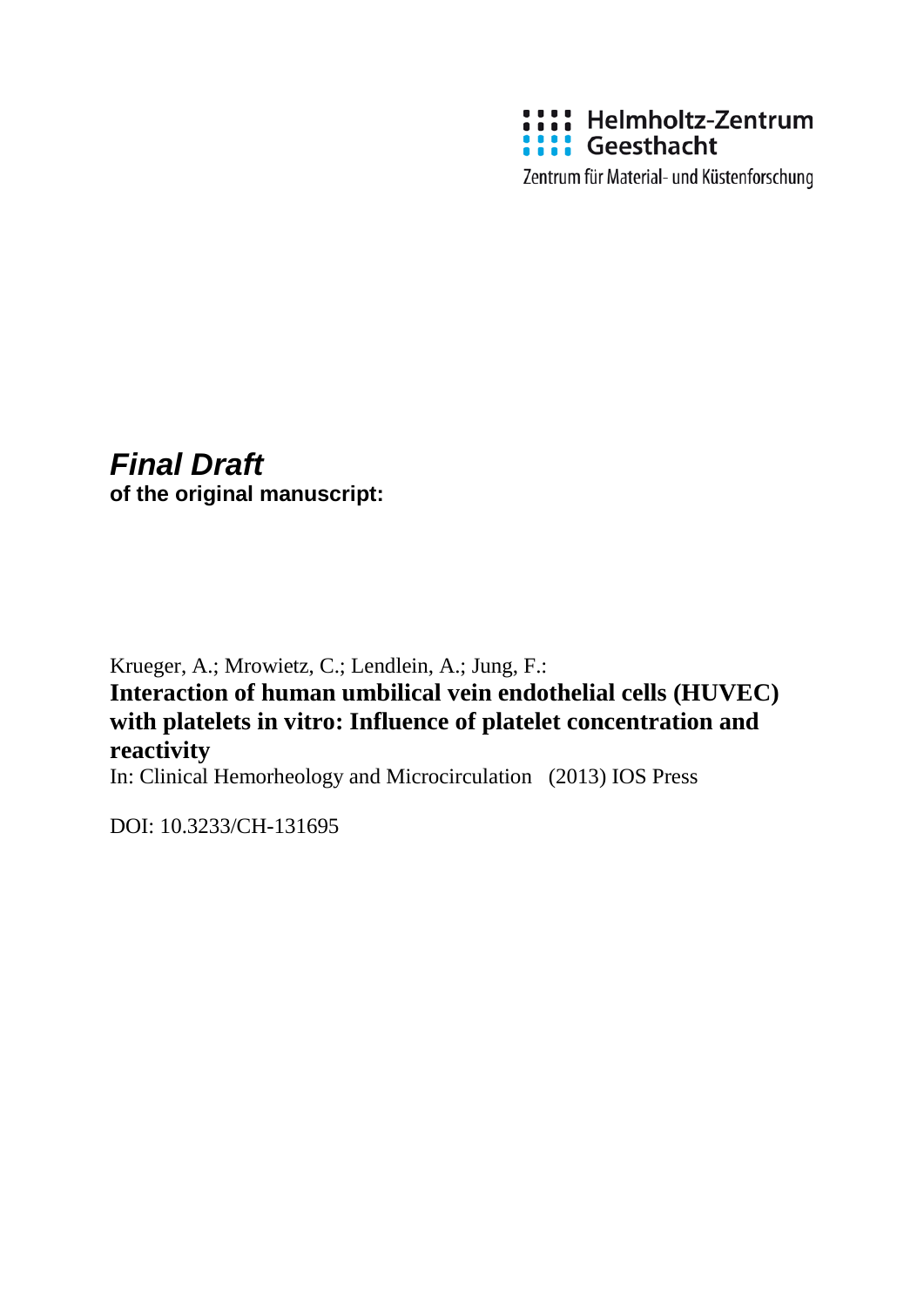# **Interaction of human umbilical vein endothelial cells (HUVEC) with platelets** *in vitro***: influence of platelet concentration and reactivity**

Krüger A, Mrowietz C, Lendlein A, Jung F.

*Institute of Biomaterial Science and Berlin-Brandenburg Centre for Regenerative Therapies, Helmholtz-Zentrum Geesthacht, Kantstr. 55, 14513 Teltow, Germany* 

# **Abstract**

Endothelialisation of polymer-based cardiovascular implants is one strategy to render biomaterials hemocompatible. The evaluation of the functionality and the confluence of an endothelial cell (EC) monolayer *in vitro* is therefore of crucial importance, because a nonfunctional or non-confluent EC monolayer can contribute to the failure of vascular grafts. Moreover, the comparison of different potential biomaterials regarding their ability to induce the formation of a functional confluent EC monolayer is of great value. Most of the currently reported *in vitro* studies focus on direct or indirect markers of EC behaviour. However, these studies still lack the final proof that the EC monolayer, which can be developed on polymers is confluent and functional. In this study, we investigated the suitability of an *in vitro* coculture of human umbilical vein endothelial cells (HUVEC) with platelets to predict the functionality of an EC monolayer.

The interaction of platelets with HUVEC was evaluated depending on the concentration of the platelets in the added plasma and of the reactivity of the platelets to pharmacological stimuli. For this purpose, HUVEC were seeded in a 24 well plate. After three days of cultivation, platelets were added to the HUVEC cell culture medium to final concentrations of 200, 2,000 or 20,000 platelets/µl (n=7 each). The platelets were processed immediately after blood collection and added to the HUVEC culture after a 30 minutes resting period. As a first control, an EC monolayer just cultured with EC medium was used. As a second control EC supplemented with plasma without platelets were applied. The HUVEC monolayer was investigated microscopically after 1 hour of platelet exposition. The addition of thrombocytes to EC affected the EC adherence dependent on the initial cell seeding number of HUVEC, the platelet concentration, and also on the reactivity of platelets added. In both controls no significant EC detachment was detected.

The results demonstrated a significant influence of platelet concentration and reactivity on the adherence of EC in a static model.

Keywords: Endothelialisation, platelets, hemocompatibility, *in vitro* test system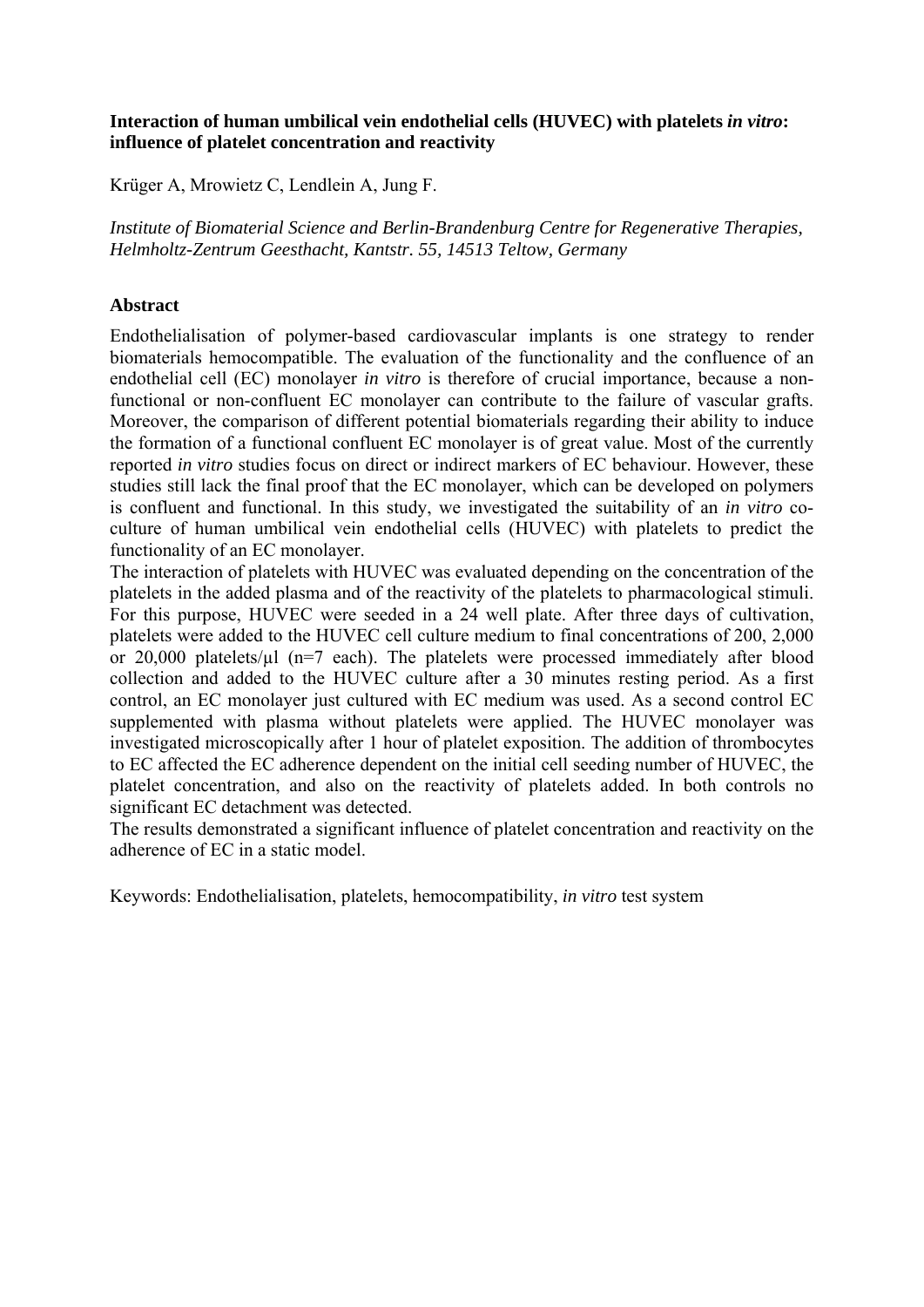#### **1. Introduction**

The patency of artificial vascular grafts used for replacement of atherosclerotic vessels is determined by factors such as thrombogenicity of biomaterials and intimal hyperplasia [8,31,35]. Improving the hemocompatibility of cardiovascular implants can be achieved by physical or chemical functionalisation of the material surfaces to minimise the adherence of proteins and blood cells [19,26,31]. The endothelialisation of biomaterials is another promising strategy to enhance the hemocompatibility [4]. Endothelial cells (EC) cover the inner face of blood vessels and are involved in different physiological processes such as regulation of the vessel tone thereby regulating the blood flow by secretion of vasoactive mediators (e.g. prostacyclin, NO, endothelin-1, eicosanoids) and controlling the permeability between blood and surrounding tissue [6,14,15,32,41]. Furthermore, EC possess antithrombotic features due to interfering in the coagulation cascade, suppressing the adherence and activation of platelets, stimulation of fibrinolysis, and additionally by the secretion of active agents and the expression of the glycocalix [13,38,40]. The glycocalix covers the luminal side of EC and is composed of proteoglycans, glycoprotein and glycosaminoglycan chains [21,36,39]. On average negatively charged glycocalix ensures that under physiological conditions no interaction between platelets and EC occurs [31]. Prerequisite for the undisturbed function of the endothelium is that the EC monolayer has to remain confluent and functional since injuries or endothelial denudation can initiate thrombus formation [27,38]. Hence, a developed EC monolayer on biomaterials as strategy to enhance the hemocompatibility of polymer-based materials has to be tested regarding the functionality and confluence of the accomplished EC monolayer.

The integrity and functionality of the EC monolayer *in vitro* can be influenced by the substrate material, on which the cells are cultivated [33]. For example, EC and platelet behaviour as well might be influenced by topographical formations, surface roughness or the elasticity of the substrate material [1].

In this study an *in vitro* test system in a static model was developed to investigate the confluence and functionality of an EC monolayer in a co-culture with platelets. This was performed using different numbers of HUVEC and platelets and furthermore thrombocytes with different reactivities mediated by variable storage times after blood sampling. In perspective, this model system could be used for the investigation and comparison of biomaterials regarding their qualities to support the formation of a confluent functional EC monolayer, which should enhance the hemocompatibility of polymer-based materials to overcome the limited patency of small diameter (< 6 mm) synthetic vascular grafts [31].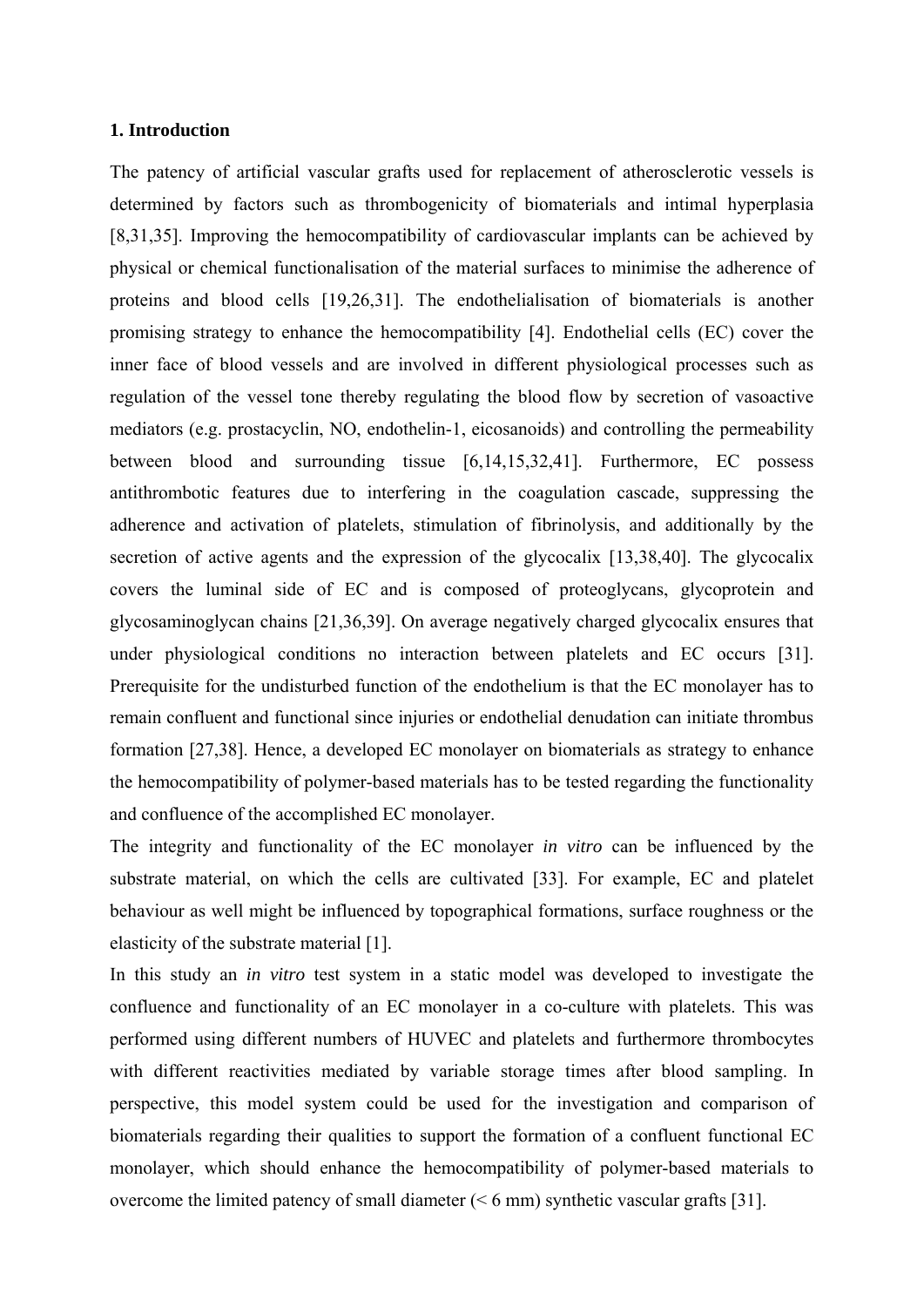#### **2. Material and Methods**

To assess the impact of platelets on the detachment of EC 50,000, 20,000 or 10,000 human umbilical vein endothelial cells (HUVEC) were seeded on glass cover slips, commonly used as substrate material for HUVEC experiments, and incubated for one hour with 200, 2,000 or 20,000 fresh isolated platelets/ $\mu$ l in a co-culture system [22]. To analyze the platelet effect on EC *in vitro* the confluence of the HUVEC was determined microscopically. The functional efficiency of the thrombocytes was measured by induced platelet aggregation before experimental procedure. As control HUVEC cultivated in endothelial basal medium supplemented with EGM-2 SingleQuots<sup>®</sup> (EGM-2, Lonza, Basel, Switzerland) and HUVEC cultivated with plasma without platelets were used. Analysis started after three days of cultivation. According to the criteria of the Nordkem-workshop and the ethical guidelines of the Society for Clinical Hemorheology and Microcirculation blood was obtained from apparently healthy volunteers [2, 7]. The study protocol received an approval by the institutional committee of the Charité Berlin.

# *2.1. Cultivation of human umbilical vein endothelial cells*

HUVEC (Lonza, Cologne, Germany) were cultured in EGM-2. HUVEC were cultivated at  $37 \text{ °C}$  and  $5\% \text{ CO}_2$  in polystyrene-based cell culture flasks (TPP, Trasadingen, Switzerland). For biological experiments HUVEC were first washed with PBS -/-, second trypsinised, washed and at least seeded in 24 well plates on glass cover slips with approximately  $5*10^4$ ,  $2*10<sup>4</sup>$  and  $1*10<sup>4</sup>$  cells/well. Experimental procedure was performed with reaching 90%, 66% and 46% confluence of EC seeded initially with different concentrations. For this, the cultivation medium was replaced with fresh medium without platelets, fresh medium added with plasma alone or plasma adjusted to 200, 2,000 or 20,000 platelets/ $\mu$ l (n = 7). EC detachment was assessed after one hour of incubation, microscopically.

## *2.2. Blood collecting*

The sampling of blood occurred as previously described [9]. Briefly, blood was collected by puncture of the uncongested cubital vein with slow aspiration. The blood samples were taken with monovettes (10 ml, Sarstedt) substituted with 1 ml anticoagulant citrated solution (0.106 mol/l final concentration) [5, 20]. After blood sampling the monovettes were inverted several times to mix blood and anticoagulant citrate to prevent thrombus formation.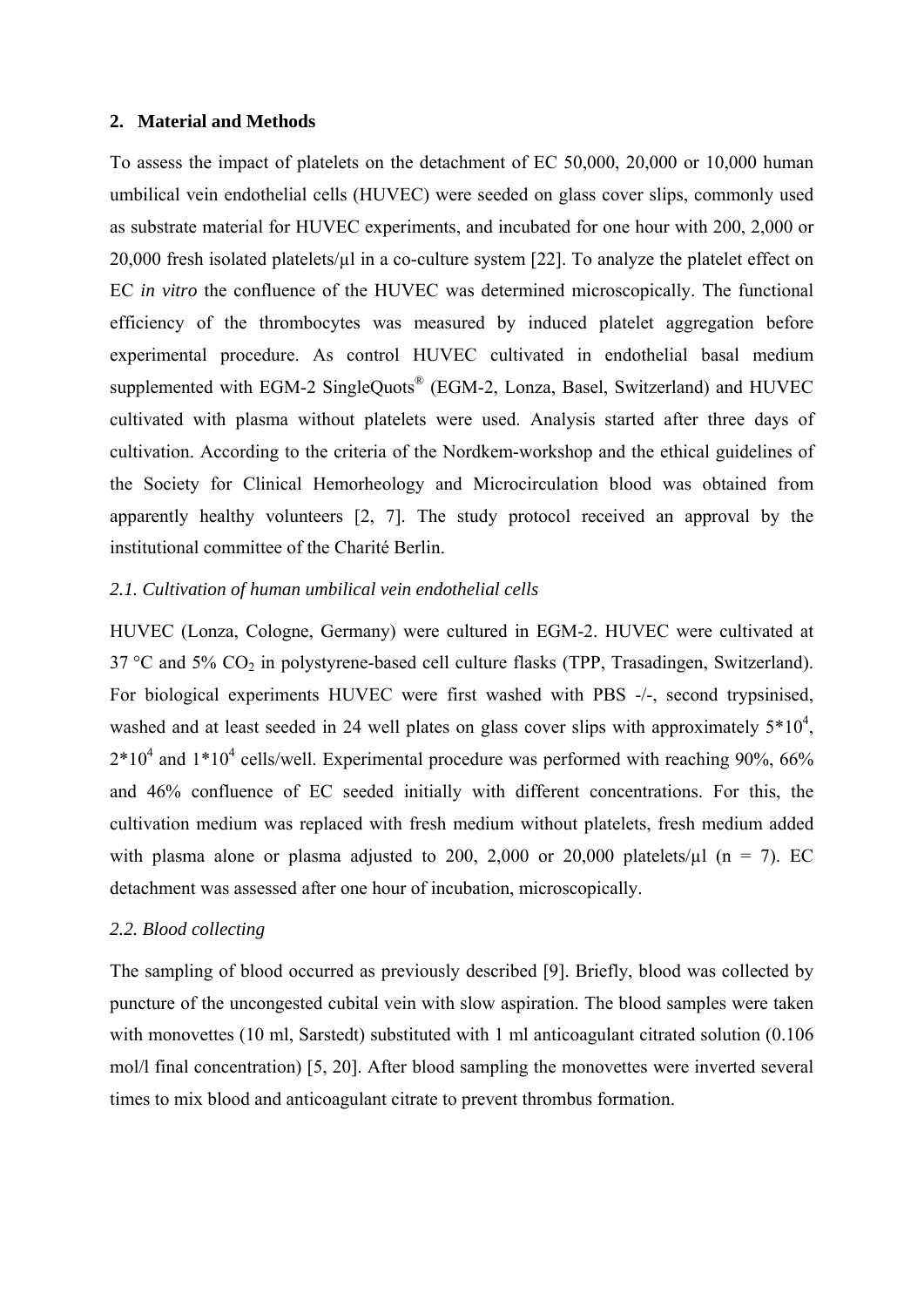# *2.3. Preparation of plasma and platelets*

Platelets rich plasma (PRP) was generated as previously described [9]. In brief, after blood collecting the sample was centrifugated for 15 min at 120 g (Megafuge Heraeus, Thermo). Afterwards the supernatant was collected in a falcon tube. Before experimental procedure PRP was rested for a minimum time of 30 minutes.

Plasma without platelets was generated by centrifugation of 20 minutes with 2,000 g (Megafuge Heraeus, Thermo). Subsequently, the supernatant was collected in a falcon tube.

# *2.4. Reactivity of platelets*

To analyse the functionality and reactivity of platelets to diverse agonists 30 minutes after resting of PRP different stimuli (ADP 200 µg; collagen 200 µg/ml; ristocetin 10 mg/ml) were added, to initiate the aggregation of the platelets. The induced platelet aggregation was detected by the change of light transmittance over a certain period of time.

# *2.5. Microscopical analysis of EC detachment*

*The assessment of the EC detachment after platelet addition was performed using Axiovert 40 C (Zeiss) in transmission (primary magnification 10x) after one hour of exposure. Per well four pictures were taken.* 

#### **3. Results**

# *3.1. Influence of the platelet concentration on HUVEC detachment*

HUVEC seeded with 50,000 initially exhibited a confluence of about  $90\% \pm 7\%$  when cultivated with EC medium or medium completed with plasma but without platelets.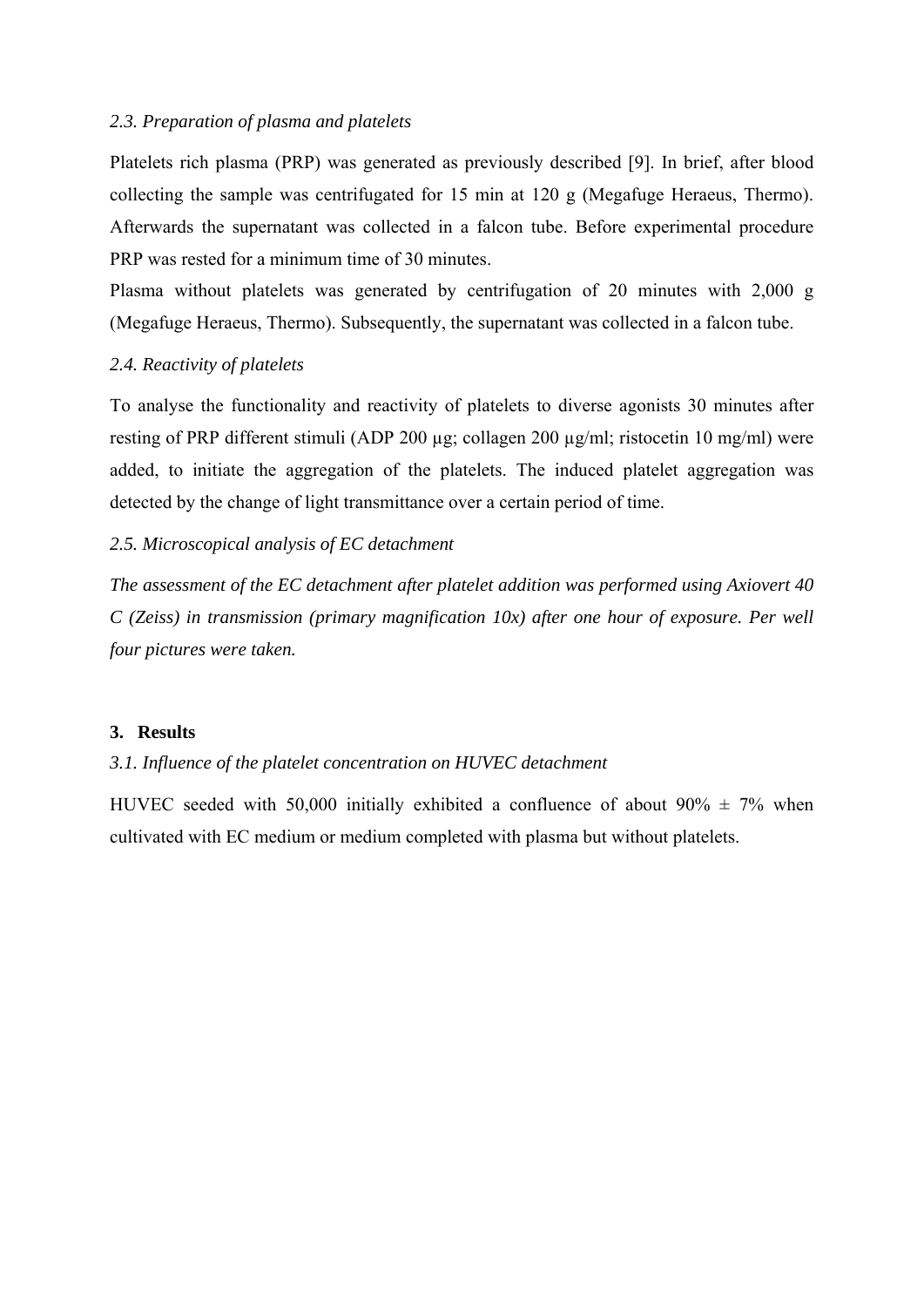

*Figure 1: Endothelial cell detachment depending on platelet concentration. HUVEC were seeded with 50,000 cells/well, initially. Platelet rich plasma was added once reaching a confluence of 90%. The platelet effect was assessed by analysis of HUVEC confluence with phase contrast microscopy. n=7, \*p<0.05* 

In contrast, the addition of 200 platelets/ $\mu$ l resulted in a detachment of HUVEC compared to control cells (45.9%  $\pm$  5% confluence, p<0.05). Moreover, adding 2,000 or 20,000 platelets/ $\mu$ l to cultivated HUVEC caused a significantly increased detachment with a confluence of 29.8%  $\pm$  6% and 1%  $\pm$  1%, respectively (p<0.05) In other words 49%, 67% or 99% of the seeded HUVEC detached in dependency of the platelet concentration. These results are presented in Fig.1.

An increase of HUVEC detachment was also preserved for HUVEC supplemented with 20,000 cells/well. Both controls presented a confluence of  $66\% \pm 6\%$  and  $65\% \pm 6\%$ . HUVEC substituted with 200 platelets/ $\mu$ l showed a confluence of 45%  $\pm$  8%, exposure of HUVEC with 2,000 platelets/ $\mu$ l resulted in 40%  $\pm$  7% and finally 20,000 platelets/ $\mu$ l in 33%  $\pm$ 7% confluence. These platelet effects can be considered as significant  $(p<0.05)$  and are presented in Fig. 2.

HUVEC seeded with 10,000 cells/well and an initial confluence of approximately  $45\% \pm 8\%$ demonstrated a decline of cell confluence with  $43\% \pm 7\%$ ,  $41\% \pm 8\%$  and  $31\% \pm 6\%$  for HUVEC supplemented with 200, 2,000 and 20,000 platelets/ $\mu$ l. In contrast to the other HUVEC densities mentioned before, just the addition of 20,000 platelets/ $\mu$ l to the cultivated HUVEC effected the adherence of the cells significant with a reduced EC monolayer of 31%  $\pm 6\%$  (p<0.05; Fig. 3).

Representative images of HUVEC and added platelets (200, 2,000, 20,000/µl) are visible in Fig. 4. The detachment of the HUVEC is apparent by the resulting cell confluence. Picture A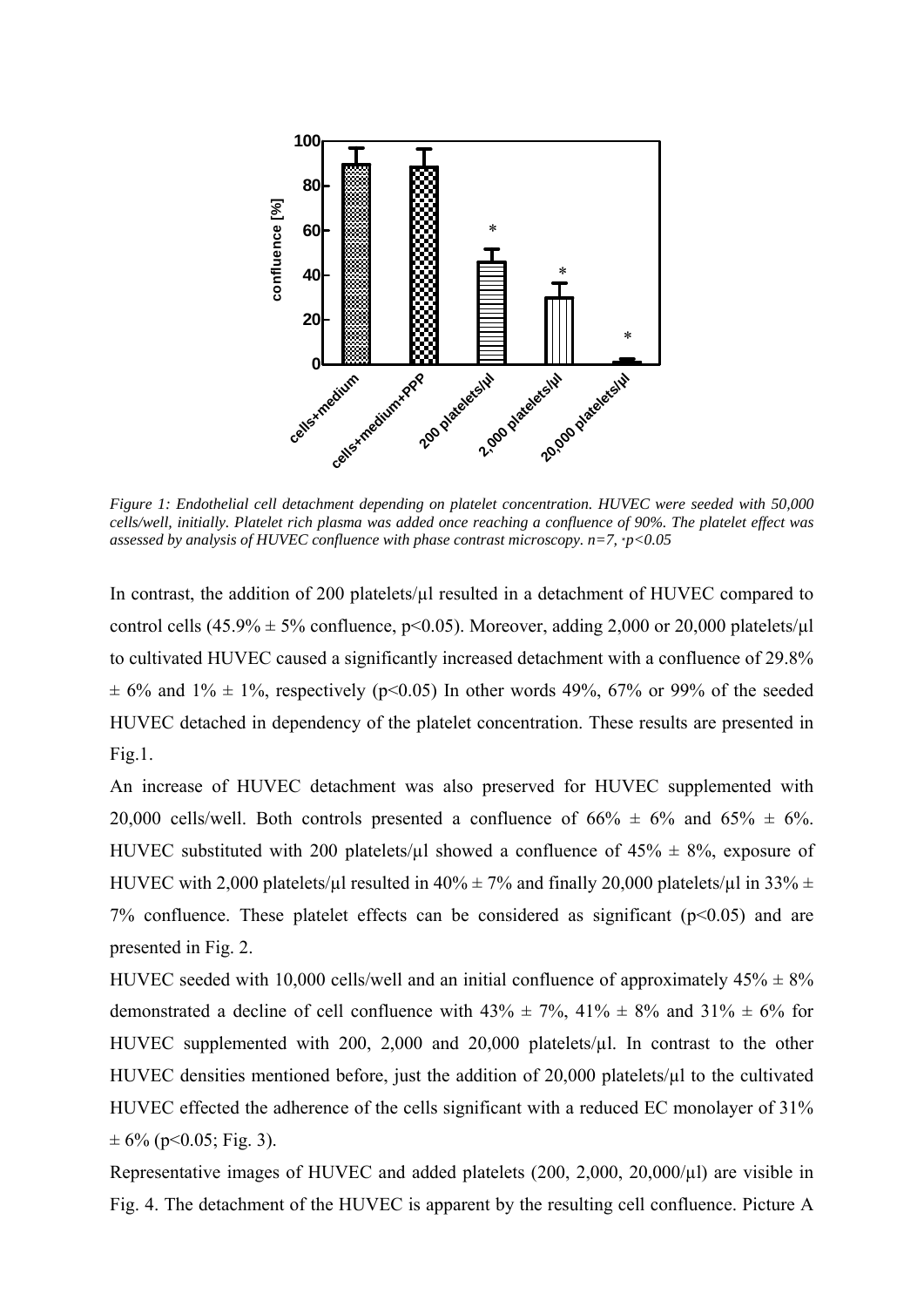represents HUVEC without platelets and 90% confluence. Picture B, C and D show exemplarily 45%, 40% and 30 % cell confluence.

*3.2 Analysis of platelet reactivity on HUVEC detachment* 

The reactivity of platelets declines over time after blood withdrawal. Therefore, it had to be assessed, whether the restricted reactivity to agonists influences the HUVEC detachment. EC confluence (initially seeded with 20,000 cells/well) was determined after co-culturing with 2,000 platelets/µl for one hour.



*Figure 2: Endothelial cell detachment depending on platelet concentration. HUVEC were seeded with 20,000 cells/well, initially. Platelet rich plasma was added once reaching a confluence of 66%. The platelet effect was assessed by analysis of HUVEC confluence with phase contrast microscopy. n=7, \*p<0.05* 



*Figure 3: Endothelial cell detachment depending on platelet concentration. HUVEC cells were seeded with 10,000 cells/well, initially. Platelet rich plasma was added once reaching a confluence of 46%. The platelet*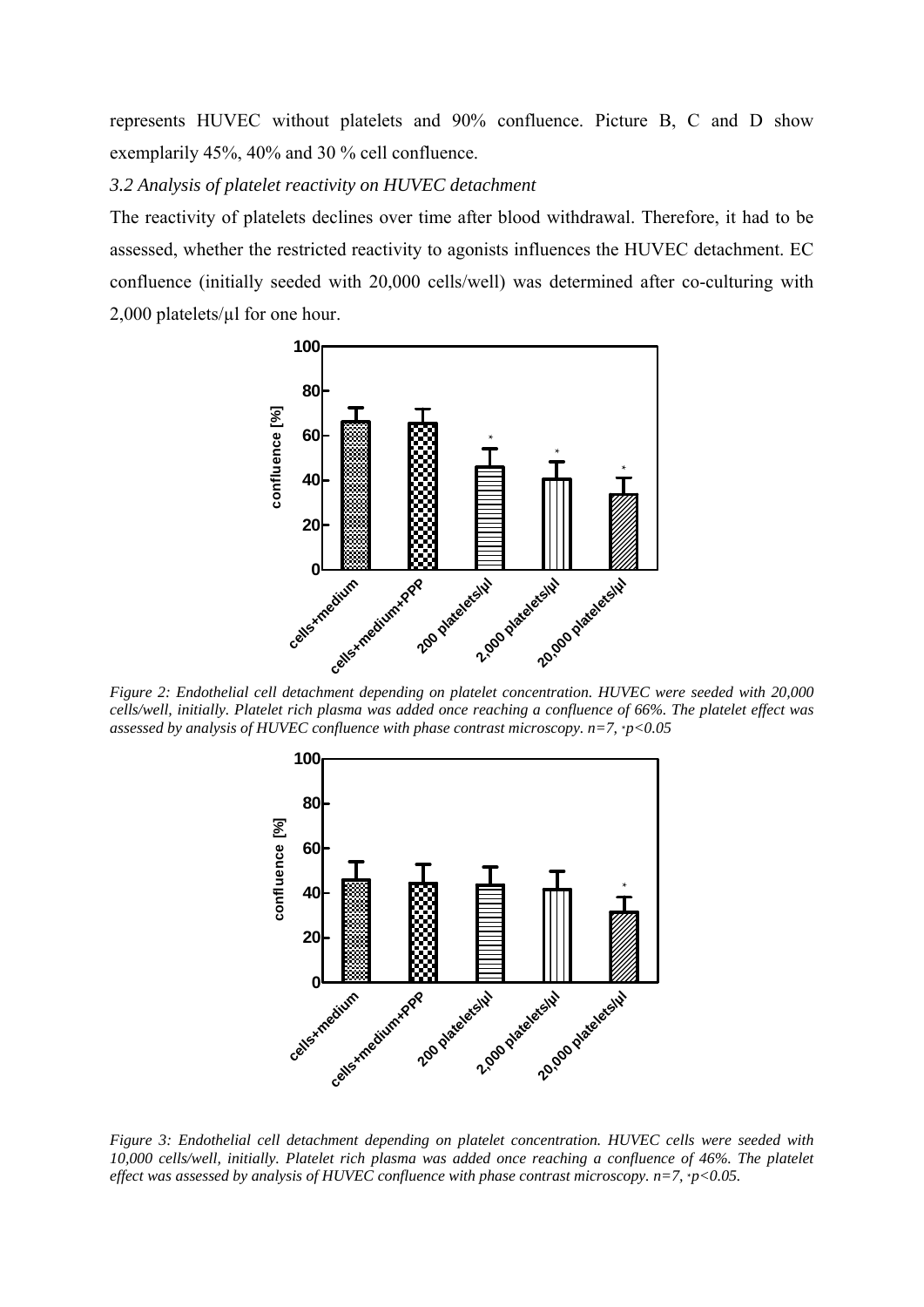Thrombocytes were added with decreasing reactivities. Prior to adding the platelets, the reactivity was determined by induced ristocetin-induced platelet aggregation (RIPA). RIPA demonstrated a platelet aggregation of  $87\% \pm 3\%$  for fresh isolated thrombocytes,  $55\% \pm 12\%$ for one hour stored platelets,  $42\% \pm 12\%$  for two hours stored and  $34\% \pm 14\%$  for three hours stored thrombocytes. The addition of platelets to the cultivated HUVEC was performed with reaching a confluence of round about 65% after three days of cultivation. The results are presented in Fig. 5.

HUVEC without platelets  $(A)$ 



HUVEC + 200 platelets/µl  $(B)$ 



HUVEC + 20,000 platelets/ul  $(C)$ HUVEC + 2,000 platelets/µl  $(D)$ 

*Figure 4: Representative images of HUVEC in co-culture with platelets. (A) HUVEC without platelets, (B) with 200 platelets/µl, (C) 2,000 platelets/µl, (D) 20,000 platelets/µl. Images were taken using Axiovert 40 C (Zeiss, primary magnification 20x, Scale bar: 100 µm.* 

After the incubation with fresh isolated platelets HUVEC demonstrated a dramatically loss of adherence leading to an analyzed confluence of  $35\% \pm 10\%$  and represents a deficit of nearly 50%. HUVEC added with thrombocytes stored for one, two or three hours presented a confluence of  $42\% \pm 12\%$ ,  $48\% \pm 15\%$  and  $54\% \pm 14\%$ , which correlated with the ristocetininduced platelet aggregation of the isolated thrombocytes.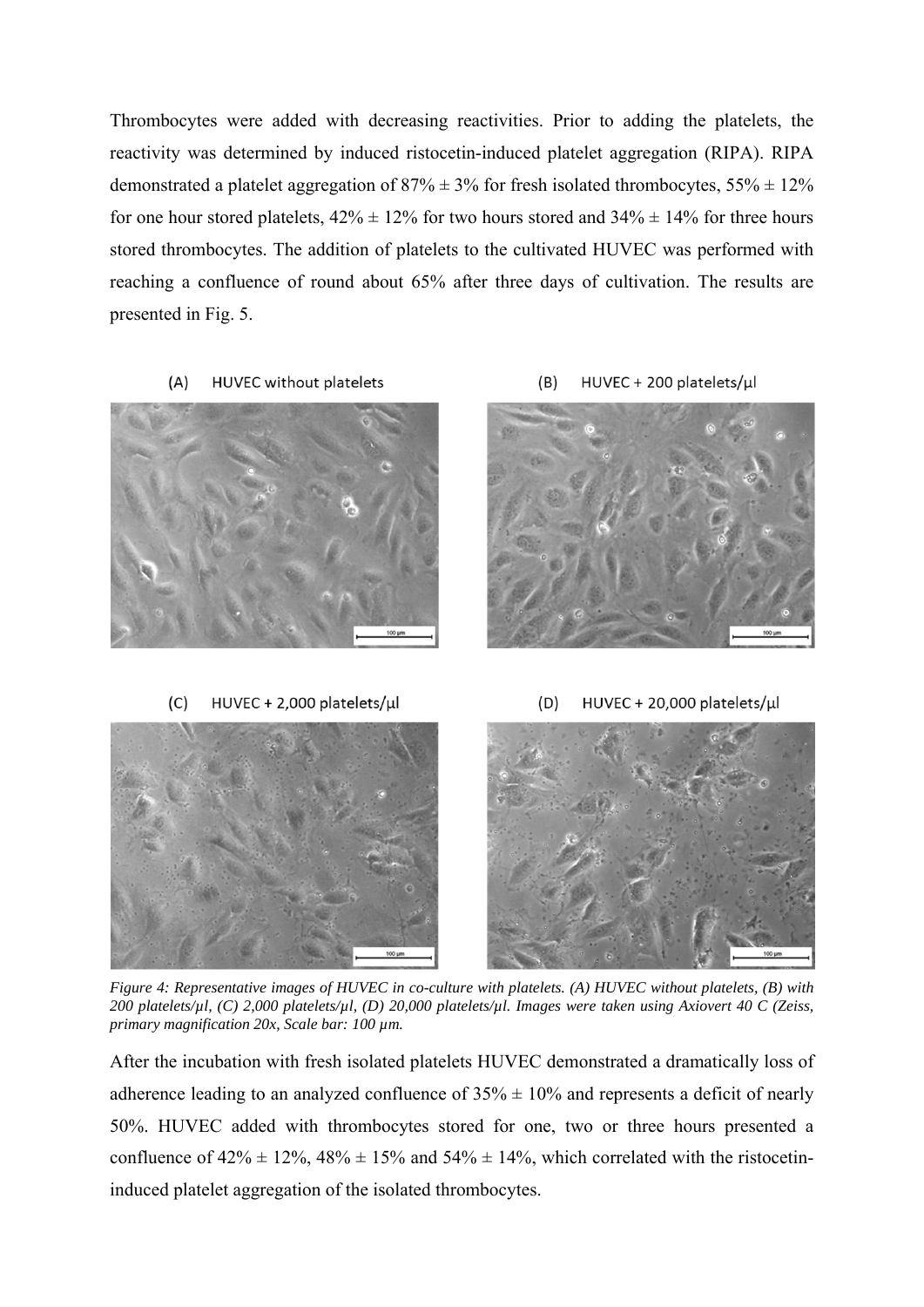### **4. Discussion**

The intention of the study was the development of an in vitro system, which could be used for the assessment of endothelial cell-polymer interactions. In particular, it should allow to prove, whether EC seeded on a polymer still possess their antithrombotic capability [24]. Hence, it has to be stressed that just a functional confluent EC monolayer can maintain their diverse functions in the native blood vessel [16]. Vascular EC are located at the inner surface of blood vessels providing a nonthrombogenic surface by formation of antithrombotic and fibrinolytic structures and agents [10, 24, 32]. No interaction between platelets and EC take place in a health vascular system, although a close contact between both cell types is present in the circulation [30].



*Figure 5: Effect of platelet reactivity on HUVEC adherence. HUVEC were seeded initially with 20,000 cells/well (white column). Supplementation of 2,000 platelets/µl fresh isolated, one hour, two hours or three hours stored (patterned column). RIPA is presented in %. The thrombocyte effect was assessed by analysis of the HUVEC confluence with phase contrast microscopy. n=7.* 

Therefore, the influence of the platelet concentration and reactivity on HUVEC was analyzed in a co-culture system. For this, HUVEC seeded with different initial numbers and in addition, platelet rich plasma with thrombocytes in various concentrations and reactivities (analyzed by induced aggregation assays) were co-cultured for one hour, thereafter, HUVEC detachment was quantified. The HUVEC adherence depended on the confluence of the HUVEC monolayer. Precisely, a confluence of 90% was associated with a higher detachment of EC compared to 66% and 45% initial EC density. Moreover, the concentration of the platelets in the PRP was also important for the HUVEC detachment. Lower EC confluences were detected with rising thrombocyte concentrations. Besides that, the impact of the platelet reactivity on HUVEC adherence was assessed. For this, the reactivity of the thrombocytes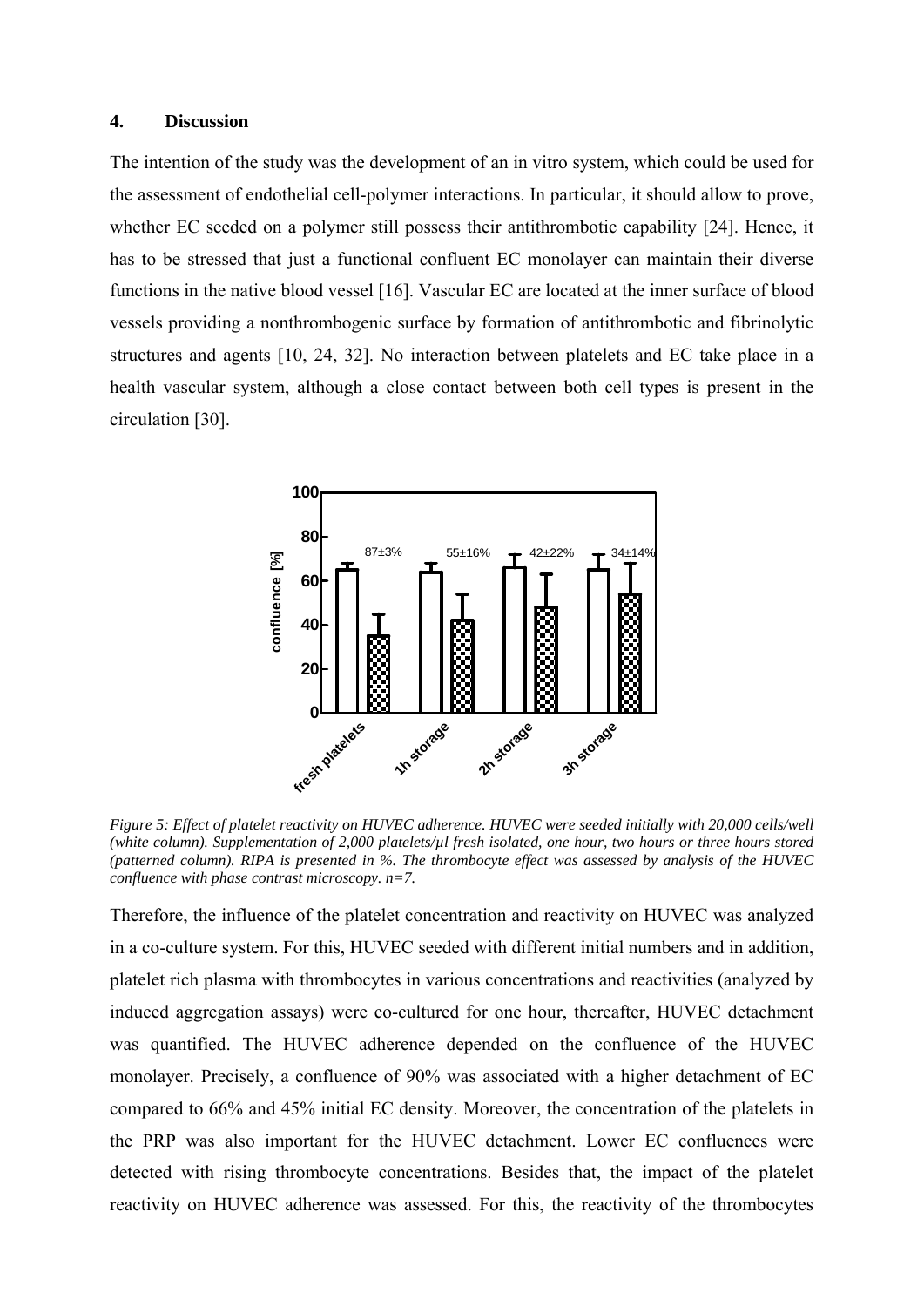added was characterised immediately before the experiments by ristocetin-induced platelet reactivity (RIPA). Using RIPA it could be demonstrated, that the reactivity of the platelets decreased over time as has been shown in former studies [23, 28, 34]. The lowest HUVEC detachment rate was observed for platelets with the lowest RIPA of  $34\% \pm 14\%$  (fresh isolated thrombocytes possessed a reactivity of  $87\% \pm 3\%$ ). The results clearly indicate that the concentration of the thrombocytes and moreover the reactivity of the platelets were crucial influencing factors affecting the adherence of HUVEC. Platelets are reported taking part in hemostasis, thrombus formation and inflammation [27]. For this purpose the platelets have to be activated whereas different pathways are known [27]. During activation platelets release distinct soluble factors in the blood among others thrombin, ADP, serotonin, matrix metallo proteinases, fibrinogen, thrombospondine and collagenase thereby losing their property to react on agonists. Therefore, it can be assumed that the lower the reactivity of the platelets on agonists is, the higher will be the concentration of different secreted substances with the potential to influence the adherence of the HUVEC. In the *in vitro* system a close contact between HUVEC and platelets occurred due the co-culture of the two cells imitating the physical situation in native blood vessels. But, it has to be stressed that the developed experimental set up represents a static system with no blood flow. A direct consequence is the contact between both cell types normally *in vivo* separated by a thin cell free plasma layer. Due to this fact one possible implication for the detachment of HUVEC after exposure to platelets is the activation of the platelets by the direct contact to the HUVEC. This activation could induce the release of the above mentioned mediators, which then could initiate the HUVEC detachment. Collagenase secreted by platelets is involved in the proteolytic bulking of the subendothelial collagen. Therefore, this protease could be engaged in the detachment of the HUVEC observed in this study [17]. The decelerating HUVEC monolayer confluence in direct correlation to the platelet concentration is in line with this assumption. Another important detail was published by Suzuki et *al*. This group could demonstrate that a co-culture of human pancreatic cancer cell lines with activate platelets boosted the MMP9 secretion by tumor cells [37]. Matrix metalloproteinases (MMPs) are endopeptidases known to be involved in the degradation of the ECM formed by several components like collagens, elastin, fibronectin and proteoglycan and are also secreted by EC [12, 25, 37]. Potentially, the coculture of platelets with HUVEC might induce the secretion of MMPs by EC which could then affect the lowered adherence of the HUVEC *in vitro*. In 1997 it was still mentioned that the generation of MMP2 mRNA is promoted by thrombin, which is secreted during the activation of platelets [12]. Thrombin as key enzyme in the human hemostasis is generated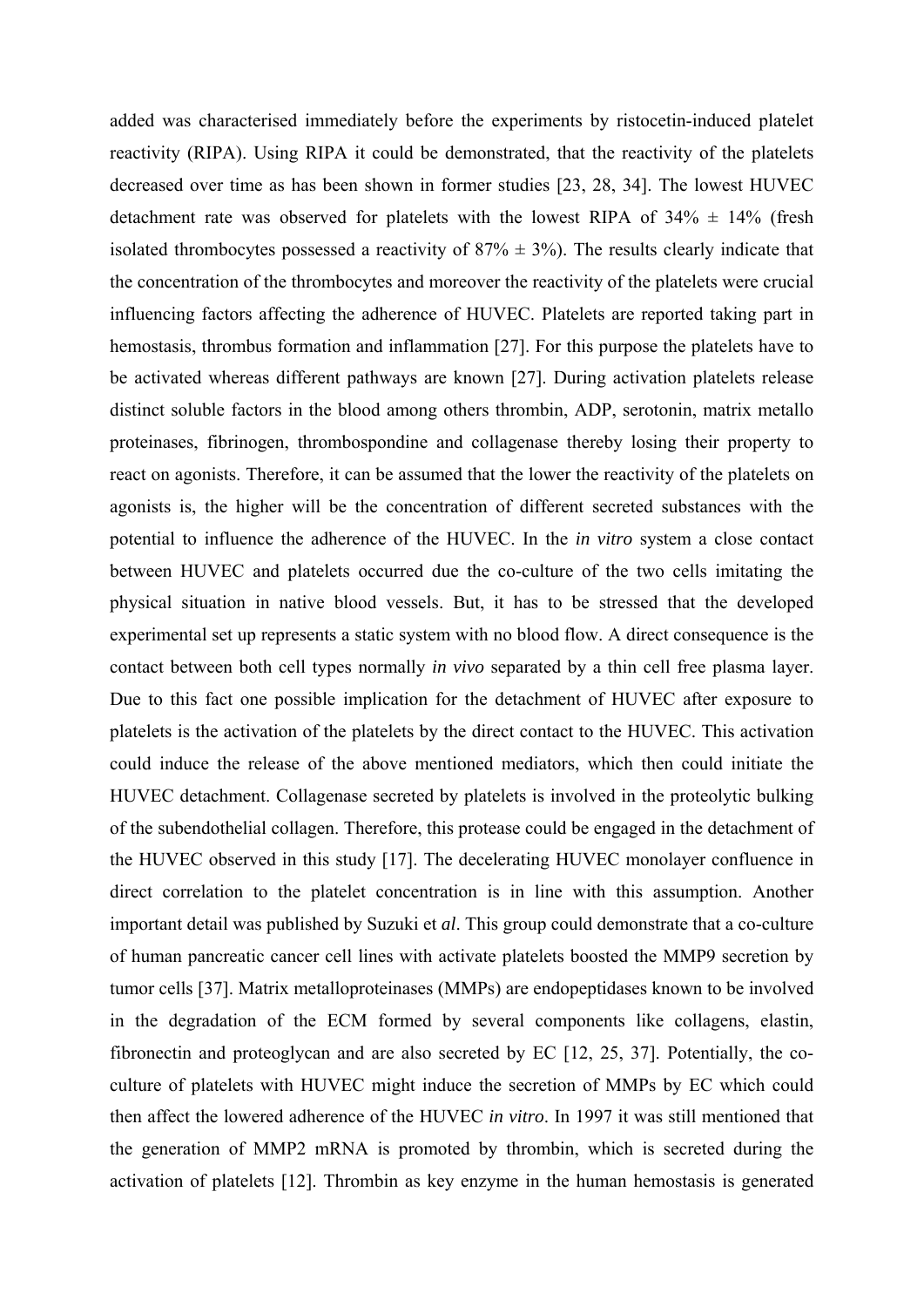also within the coagulation cascade by cleavage of the plasma protein prothrombin [29]. Formed thrombin can further promote the thrombin formation by platelet activation and is able to cleave components of the ECM such as fibronection, laminin and type V collagen [3, 18]. This modus operandi is used in the invasive growth of tumors and is in accordance to our obtained results. So the EC detachment could be a consequence of the ECM degradation mediated by thrombin, which could be formed due to activation of the platelets.

Also, fragment D, which develops during fibrinolysis as fibrinogen degradation product can affect the detachment process of EC from the substratum [11]. This degradation is as well thrombin mediated. Furthermore, it was reported that the generated fragment D induces the release of the plasminogen activator t-PA and u-PA (by EC). This would result in an increased plasmin activity. Plasmin, a known protease in the plasma, can degrade the ECM by fibrinogen cutting so that this enzyme also can be involved in the detachment of EC [11]. The release of t-PA and u-PA is further enhanced by thrombin formation [29]. All the further mentioned arguments clearly indicate in which way a co-culture of HUVEC with platelets could induce the observed EC detachment. Why platelets with a lower reactivity are associated with a decreased HUVEC detachment could presumably be explained with the fact, that previously activated platelets cannot be activated again. Besides that, mediators secreted by the platelets due to a former activation did not affect the EC due to the short half-life times. Several biochemical pathways are involved in the detachment of previously adherent EC after exposure to platelets, which will be controlled by the measurement of different parameters in future studies. To determine the EC adherence in dependency on different polymer-based biomaterials as cultivation substrates additional experiments have to be performed.

#### **5. Conclusion**

The addition of platelets to an EC monolayer in *vitro* affected the adherence of HUVEC on glass depending on the concentration and the reactivity of the thrombocytes added. Future studies shall indicate, whether the function and thereby the hemocompatibility of EC monolayers is influenced by the substrate material in static or dynamic conditions tested in co-cultures of thrombocytes and EC.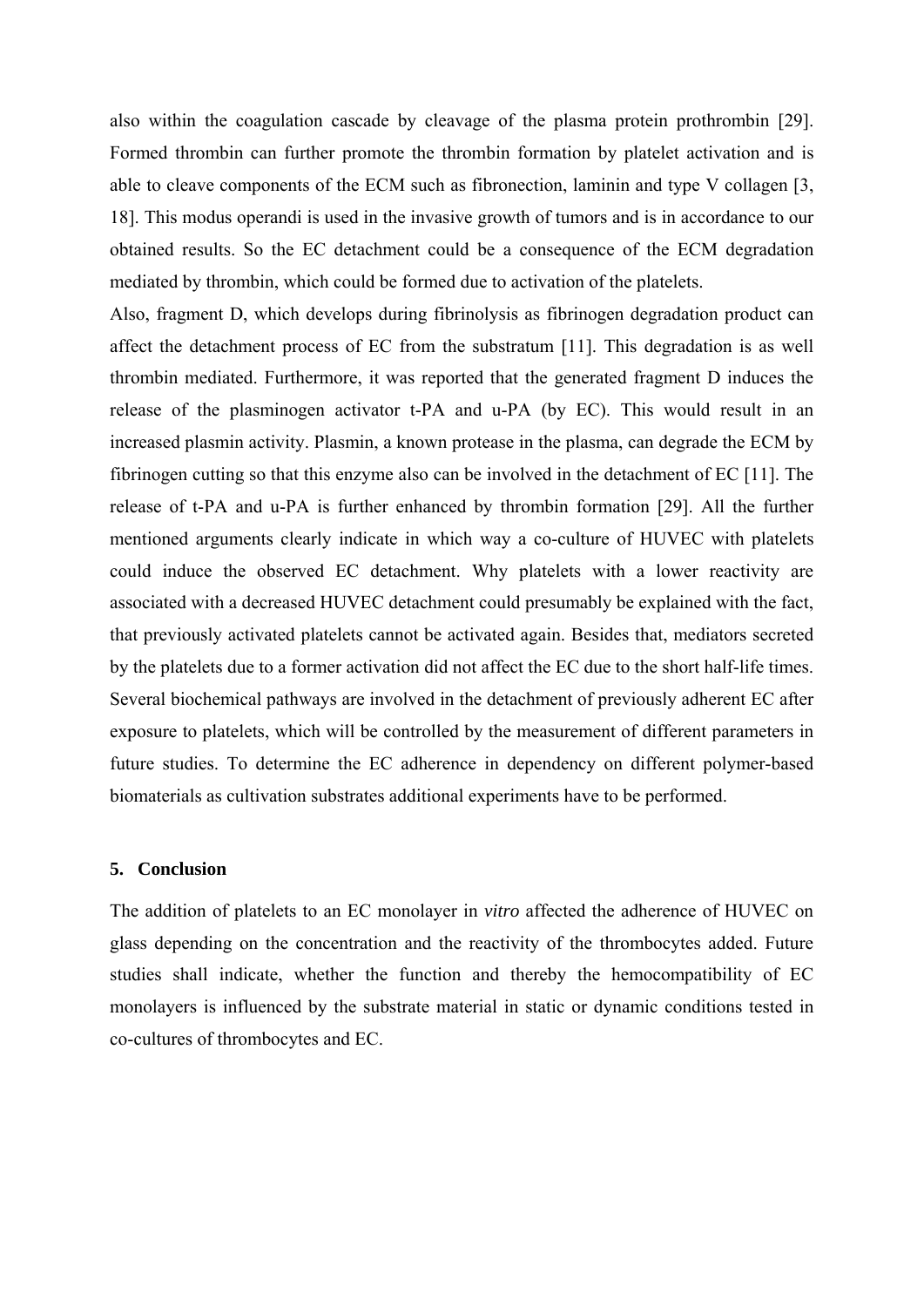# **References**

- [1] N.M. Alves, I. Pashkuleva, R.L. Reis and J.F. Mano, Controlling cell behavior through the design of polymer surfaces, *Small* **6** (2010), 2208-20.
- [2] Anonymous, Ethical guidelines for publication in Clinical Hemorheology and Microcirculation, *Clin Hemorheol Microcirc* **44** (2010), 1-2.
- [3] H.P. Arbogast, [Thrombin: Antithrombotic properties and pharmacological consequences], *Hamostaseologie* **24** (2004), 179-90.
- [4] M. Avci-Adali, N. Perle, G. Ziemer and H.P. Wendel, Current Concepts and New Developments for Autologous *in vivo* Endothelialisation of Biomaterials for Intravascular Applications, *Eur Cell Mater* **21** (2011), 157-176.
- [5] O.K. Baskurt, M. Boynard, G.C. Cokelet, P. Connes, B.M. Cooke, S. Forconi, F. Liao, M.R. Hardeman, F. Jung, H.J. Meiselman, G. Nash, N. Nemeth, B. Neu, B. Sandhagen, S. Shin, G. Thurston and J.L. Wautier, New guidelines for hemorheological laboratory techniques, *Clin Hemorheol Microcirc* **42** (2009), 75-97.
- [6] O.K. Baskurt, P. Ulker and H.J. Meiselman, Nitric oxide, erythrocytes and exercise, *Clin Hemorheol Microcirc* **49** (2011), 175-181.
- [7] B. Berg, H. Solberg, J. Nilsson and N. Tryding in: H. Solberg, R. Grasbeck, and T.E. Alstrom, (Eds.), Reference Values in Laboratory Medicine John Wiley & Sons Chichester (UK), 1981.
- [8] L.G. Braddon, D. Karoyli, D.G. Harrison and R.M. Nerem, Maintenance of a functional endothelial cell monolayer on a fibroblast/polymer substrate under physiologically relevant shear stress conditions, *Tissue Eng* **8** (2002), 695-708.
- [9] S. Braune, A. Honow, C. Mrowietz, J. Cui, K. Kratz, J. Hellwig, C. Uzum, R.v. Klitzing, A. Lendlein and F. Jung, Hemocompatibility of soft hydrophobic poly(nbutyl acrylate) networks with elastic moduli adapted to the elasticity of human arteries, *Clin Hemorheol Microcirc* **49** (2011), 375-90.
- [10] I. Cicha, K. Urschel, W.G. Daniel and C.D. Garlichs, Telmisartan prevents VCAM-1 induction and monocytic cell adhesion to endothelium exposed to non-uniform shear stress and TNF-α, *Clin Hemorheol Microcirc* **48** (2011), 65-73.
- [11] C.V. Dang, W.R. Bell, D. Kaiser and A. Wong, Disorganization of cultured vascular endothelial cell monolayers by fibrinogen fragment D, *Science* **227** (1985), 1487-90.
- [12] E. Duhamel-Clerin, C. Orvain, F. Lanza, J.P. Cazenave and C. Klein-Soyer, Thrombin receptor-mediated increase of two matrix metalloproteinases, MMP-1 and MMP-3, in human endothelial cells, *Arterioscler Thromb Vasc Biol* **17** (1997), 1931-8.
- [13] S. Forconi, P. Wild, T. Munzel and T. Gori, Endothelium and hyperviscosity, *Clin Hemorheol Microcirc* **49** (2011), 487-91.
- [14] T. Gori, A. Damaske, S. Muxel, M.C. Radmacher, F. Fasola, S. Schaefer, M. Fineschi, S. Forconi, F. Jung, T. Münzel and J.D. Parker, Endothelial function and hemorheological parameters modulate coronary blood flow in patients without significant coronary artery disease, *Clin Hemorheol Microcirc* **52** (2012), 255–266.
- [15] T. Gori, Viscosity, platelet activation, and hematocrit: Progress in understanding their relationship with clinical and subclinical vascular disease, *Clin Hemorheol Microcirc* **49** (2011), 37–42.
- [16] R.P. Franke, M. Grafe, H. Schnittler, D. Seiffge, C. Mittermayer and D. Drenckhahn, Induction of human vascular endothelial stress fibres by fluid shear stress, *Nature* **307** (1984), 648-9.
- [17] M. Gawaz, Das Blutplättchen, Thieme, 1999.
- [18] R.H. Goldfarb and L.A. Liotta, Thrombin cleavage of extracellular matrix proteins, *Ann N Y Acad Sci* **485** (1986), 288-92.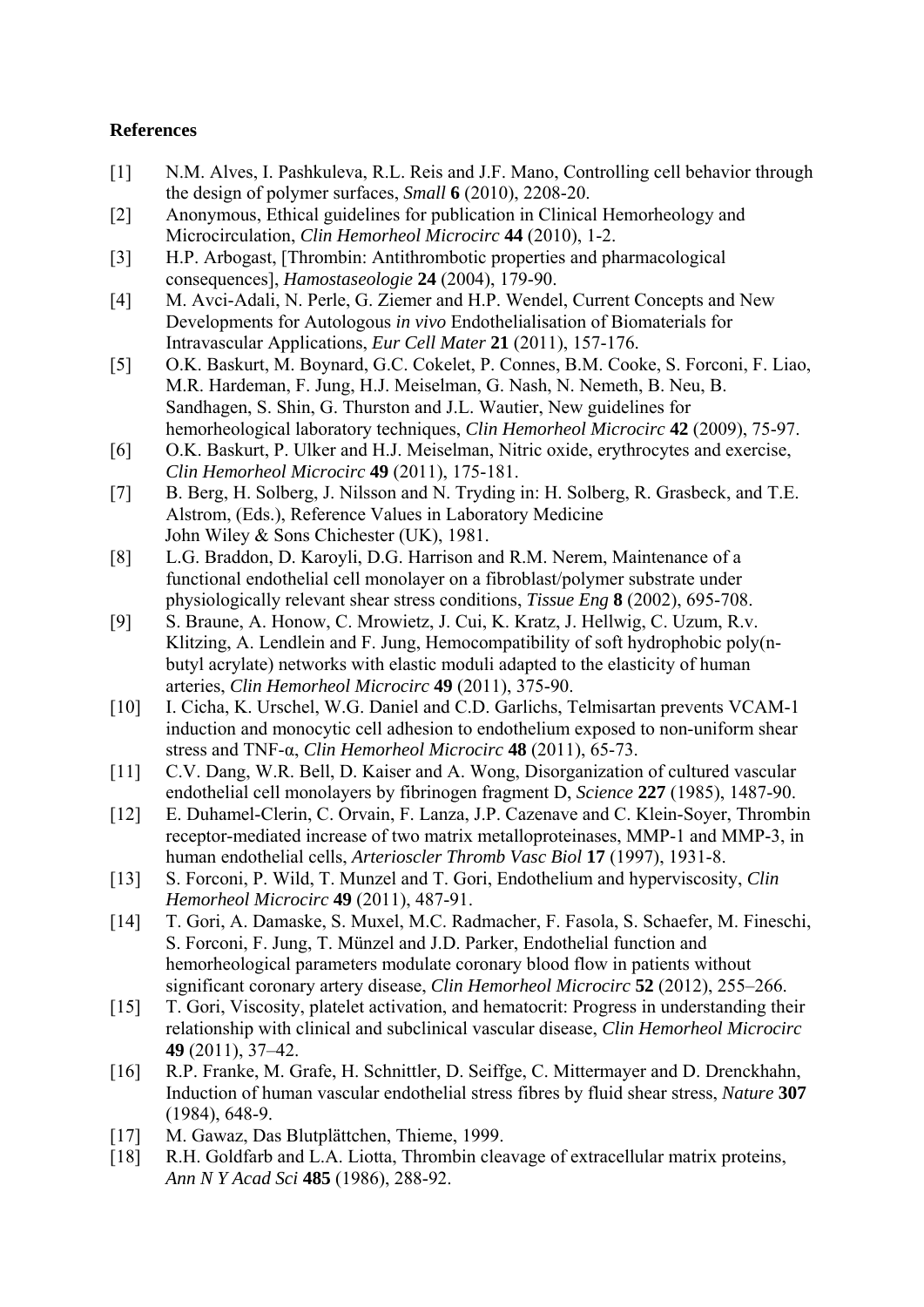- [19] T. Groth and A. Lendlein, Layer-by-layer deposition of polyelectrolytes--a versatile tool for the *in vivo* repair of blood vessels, *Angew Chem Int Ed Engl* **43** (2004), 926-8.
- [20] P. Harrison, I. Mackie, A. Mumford, C. Briggs, R. Liesner, M. Winter and S. Machin, For the British Committee for Standards in Haematology British Guidelines for the Laboratory Investigation of Heritable Disorders of Platelet Function.
- [21] M. Henrich, M. Gruss and M.A. Weigand, Sepsis-induced degradation of endothelial glycocalix, *ScientificWorldJournal* **10** (2010), 917-23.
- [22] S. Hoepken, R. Fuhrmann, F. Jung and R.P. Franke, Shear resistance of human umbilical endothelial cells on different materials covered with or without extracellular matrix: controlled *in-vitro* study, *Clin Hemorheol Microcirc* **43** (2009), 157-66.
- [23] F. Jung, C. Wischke and A. Lendlein, Degradable, Multifunctional Cardiovascular Implants: Challenges and Hurdles, *MRS Bulletin* **35** (2010), 607-613.
- [24] O.F. Khan and M.V. Sefton, Endothelialized biomaterials for tissue engineering applications *in vivo*, *Trends Biotechnol* **29** (2011), 379-87.
- [25] K. Kupai, G. Szucs, S. Cseh, I. Hajdu, C. Csonka, T. Csont and P. Ferdinandy, Matrix metalloproteinase activity assays: Importance of zymography, *J Pharmacol Toxicol Methods* **61** (2010), 205-9.
- [26] S. Li and J.J. Henry, Nonthrombogenic approaches to cardiovascular bioengineering, *Annu Rev Biomed Eng* **13** (2011), 451-75.
- [27] G. Montalescot, Platelet biology and implications for antiplatelet therapy in atherothrombotic disease, *Clin Appl Thromb Hemost* **17** (2011), 371-80.
- [28] J. Peng, P. Friese, E. Heilmann, J. George, S. Burstein and G. Dale, Aged platelets have an impaired response to thrombin as quantitated by P-selectin expression, *Blood* **83** (1994), 161-166.
- [29] M.J. Rabiet, J.L. Plantier and E. Dejana, Thrombin-induced endothelial cell dysfunction, *Br Med Bull* **50** (1994), 936-45.
- [30] I. Ramasamy, Inherited bleeding disorders: Disorders of platelet adhesion and aggregation, *Crit Rev Oncol Hematol* **49** (2004), 1-35.
- [31] S. Sarkar, K.M. Sales, G. Hamilton and A.M. Seifalian, Addressing thrombogenicity in vascular graft construction, *J Biomed Mater Res B Appl Biomater* **82** (2007), 100-8.
- [32] M. Sato and T. Ohashi, Biorheological views of endothelial cell responses to mechanical stimuli, *Biorheology* **42** (2005), 421-41.
- [33] N. Scharnagl, S. Lee, B. Hiebl, A. Sisson and A. Lendlein, Design principles for polymers as substratum for adherent cells, *J Mater Chem* **20** (2010), 8789-8802.
- [34] T.U. Seyfert and A.F. Jung, Platelet function testing in concentrates: Comparison of apharesis concentrate (hemapheresis)versus random platelet concentrate (quadruple bag), *Clinical Laboratory* **45** (1999), 623-626.
- [35] Y. Song, J. Feijen, D.W. Grijpma and A.A. Poot, Tissue engineering of small-diameter vascular grafts: A literature review, *Clin Hemorheol Microcirc* **49** (2011), 357-74.
- [36] C.S. Stancu, L. Toma and A.V. Sima, Dual role of lipoproteins in endothelial cell dysfunction in atherosclerosis, *Cell Tissue Res* **349** (2012), 433-446.
- [37] K. Suzuki, K. Aiura, M. Ueda and M. Kitajima, The influence of platelets on the promotion of invasion by tumor cells and inhibition by antiplatelet agents, *Pancreas* **29** (2004), 132-40.
- [38] A. Tailor, D. Cooper and D.N. Granger, Platelet–Vessel Wall Interactions in the Microcirculation, *Microcirculation* **12** (2005), 275-285.
- [39] R.F. van Golen, T.M. van Gulik and M. Heger, Mechanistic overview of reactive species-induced degradation of the endothelial glycocalyx during hepatic ischemia/reperfusion injury, *Free Radic Biol Med* **52** (2012), 1382-402.
- [40] V.W. van Hinsbergh, Endothelium--role in regulation of coagulation and inflammation, *Semin Immunopathol* **34** (2012), 93-106.